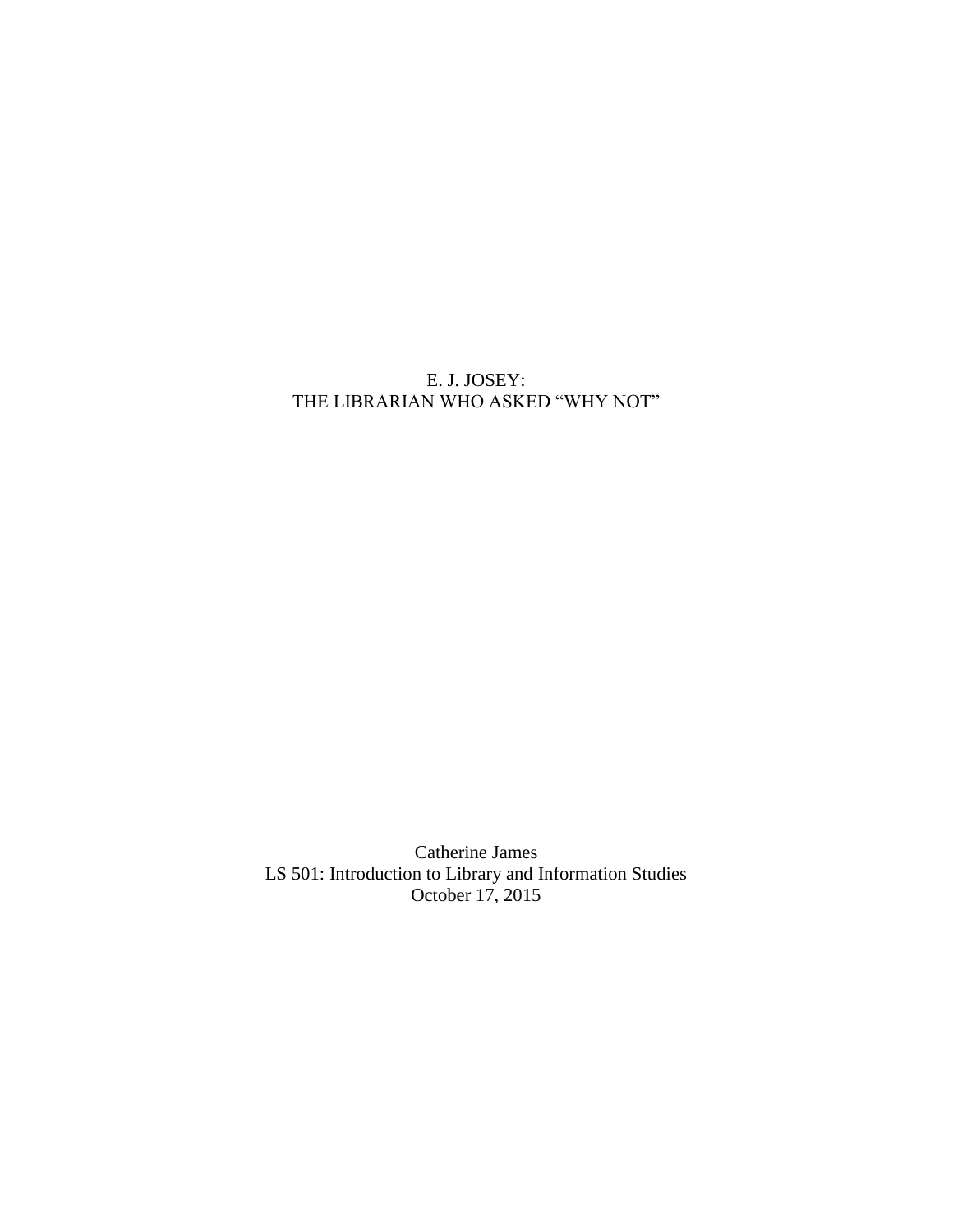James 1

"Some men see things as they are and say why. I dream things that never were and say, why not."<sup>1</sup> E. J. Josey achieved stardom in library science because he courageously asked the American Library Association "why not," forcing the profession to confront its own internal flaws and challenging it to live up to its own ideals as written in in the ALA Bill of Rights. By introducing a resolution at the 1964 ALA Conference preventing ALA officials from interacting with state library associations in the South which were refusing membership to blacks, Josey became the profession's conscience and his leadership advanced American librarianship into an inclusive and modern profession.

Born in 1924, Elonnie Junius Josey's childhood in the segregated South defined his later contributions to library science. A Virginia native, Josey said, "It was early in my life that I realized that black Americans were second class citizens."<sup>2</sup> He attended separate and unequal schools and was denied access to public libraries "in the kind of society that…dehumanized me as an African American [meaning I] had to fight not to be invisible as [Ralph] Ellison described us."<sup>3</sup> Serving in the Army during World War II, he was violently threatened for refusing to go to the back of a bus, yet had the freedom to use a non-segregated library on base. Josey attended college on the G. I. Bill and ultimately received a MLS from SUNY in 1953, where he was the only black student in the program.<sup>4</sup> He joined ALA after graduation, but his race meant he was denied admission to the Georgia Library Association when he began work at Savannah State College. <sup>5</sup> That inequitable rejection foreshadowed Josey's stand at the 1964 ALA Conference.

At the conference in St. Louis, Josey took to the podium and single-handedly compelled

 $\overline{\phantom{a}}$ 

<sup>1</sup> Edward M. Kennedy, "A Tribute to His Brother," *Vital Speeches of the Day* 34, no. 18 (July 1968): 547.

<sup>2</sup> E. J. Josey, "A Dreamer-With a Tiny Spark," in *The Black Librarian in America*, ed. E. J. Josey (Metuchen, NJ: Scarecrow Press, 1970), 297.

<sup>3</sup> Leonard Kniffel, "To Be Black and a Librarian: Talking with E. J. Josey," *American Libraries* 31, no. 1 (January 2000): 82.

<sup>4</sup> Josey, "Dreamer," in Josey, *Black Librarian in America*, 299–301. 5 Ibid., 317.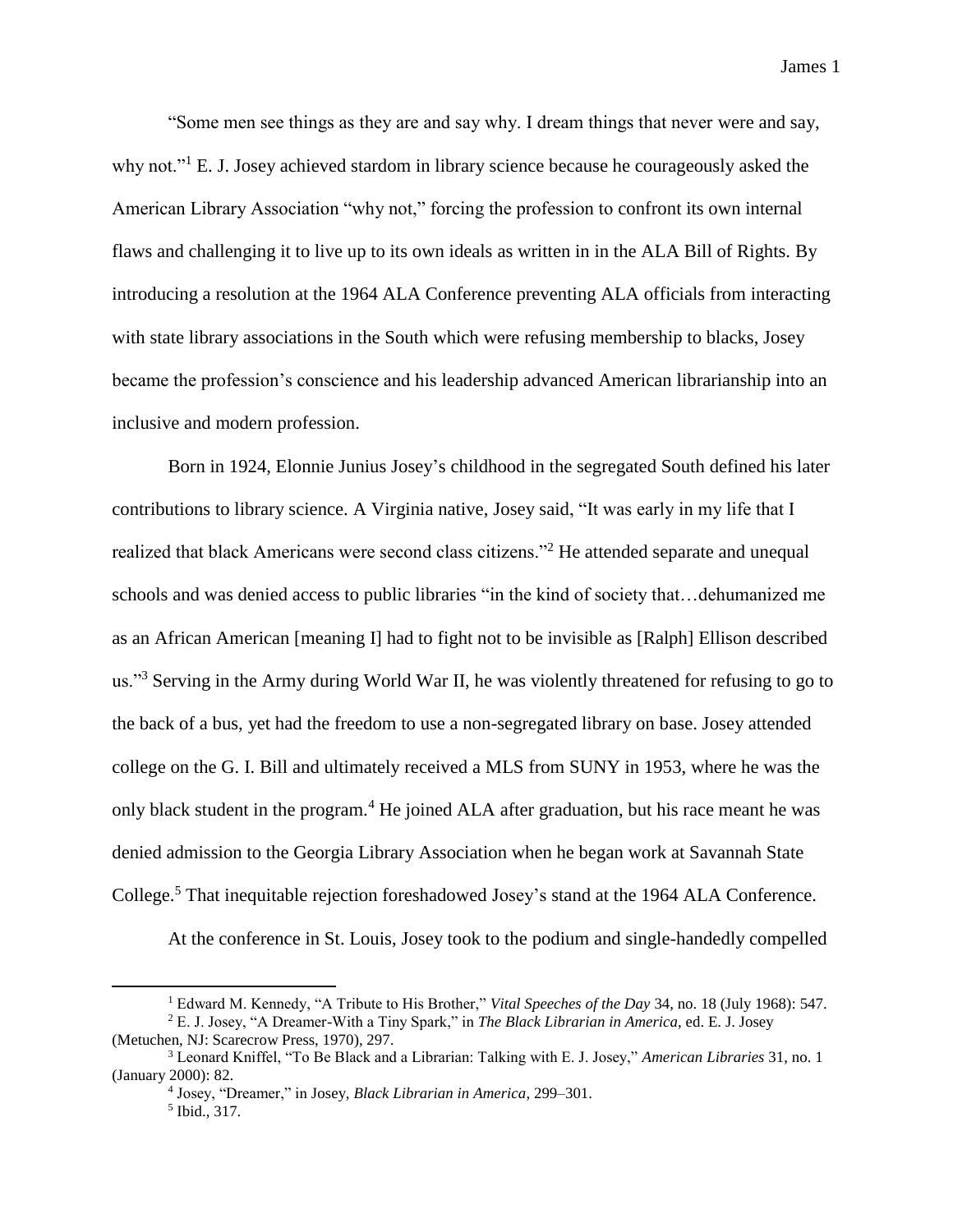the ALA to address racial injustice in the profession. Noting that President Johnson had just signed the Civil Rights Act, *Library Journal* observed that, "In this week, of all weeks, it was perhaps appropriate that the star who would close the show with pre-July 4 fireworks should be a Negro librarian."<sup>6</sup> Josey's heroism was precipitated by ALA officials honoring the Mississippi Library Association for its National Library Week program. As he recalled,

I exploded! I was seething with anger, for I remembered that three civil rights workers…had been murdered…buried somewhere in Mississippi…. I also remembered that the Mississippi Library Association had withdrawn from ALA rather than give membership to Negro librarians. My involvement in the Savannah [sit-in] Freedom Movement and my sense of honor as a human being caused me to ask for recognition.<sup>7</sup>

Josey put forth a resolution insisting "that ALA officers and staff members not be allowed, in their official capacity, to attend or speak at the meetings of those state library associations which were not chapters of ALA."<sup>8</sup> Because state associations in Alabama, Georgia, Louisiana, and Mississippi denied membership to black librarians, he demanded ALA exclude them from the national organization and professional privileges until they integrated. After fierce debate, his resolution passed, signaling "the beginning of the revolution within ALA to make it responsive to all of its members;" within a year of Joey's resolution, he became the first black member of the Georgia Library Association, all southern state associations had integrated, and the ALA agreed to deny membership to segregated libraries.<sup>9</sup> Notwithstanding that triumph, the 1964 ALA conference was only the first step on Josey's path to library science stardom.

Throughout his career, Josey labored to eliminate injustice in librarianship, as manifested by his founding of the Black Caucus of the ALA, his ALA presidency and public good crusade,

 $\overline{a}$ 

<sup>6</sup> Eric Moon, "Two Stars from Georgia: Reflections on the ALA Conference in St. Louis," *Library Journal* 89, no. 14 (August 1964): 2919.

<sup>7</sup> Josey, "Dreamer," 314.

<sup>8</sup> Moon, "Two Stars from Georgia," 2920.

 $<sup>9</sup>$  Josey, "Dreamer," 317.</sup>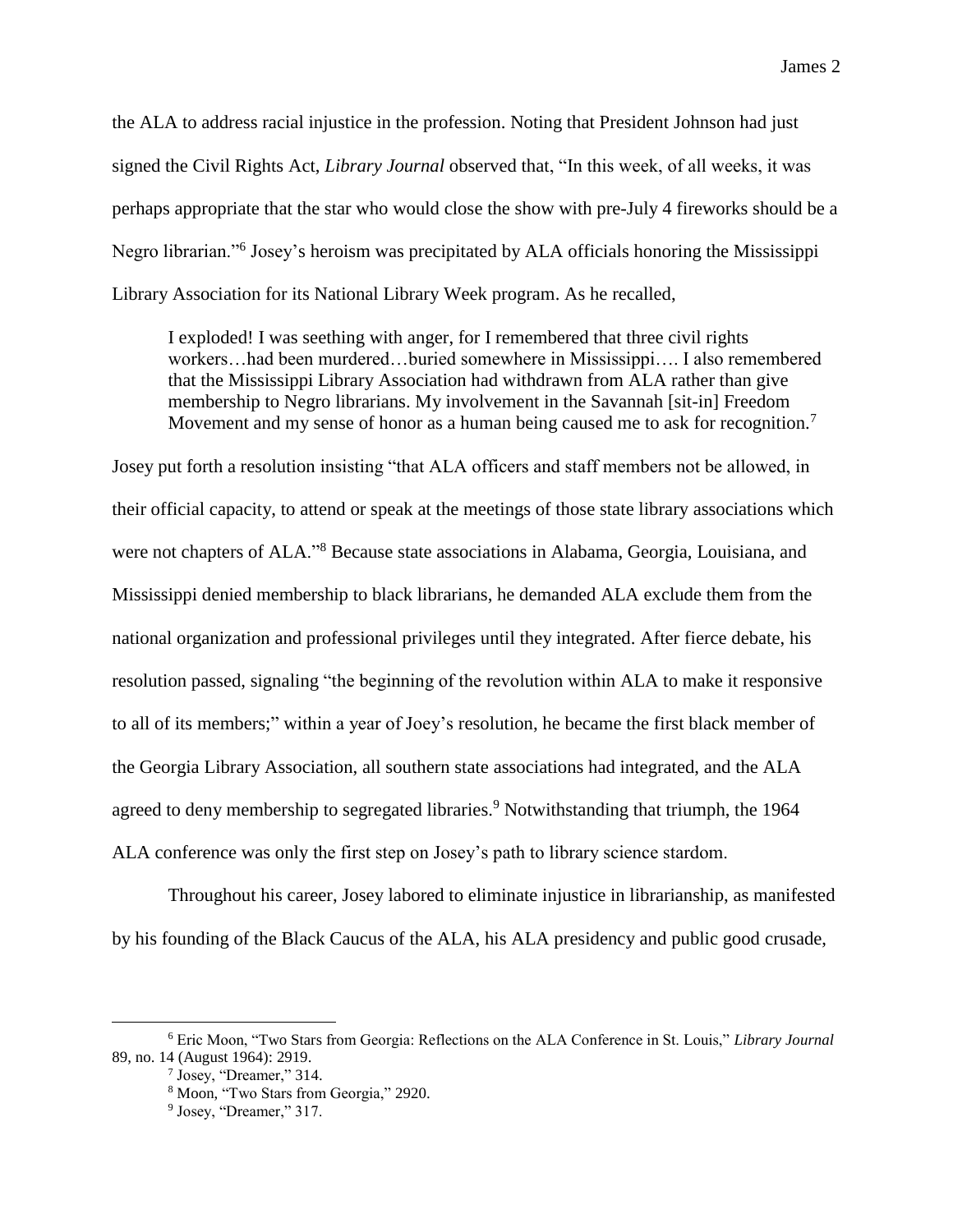and his perseverance in recruiting minorities to the profession. Josey said, "Over the years, my affiliation with ALA has given me an opportunity to show the profession that, given a chance, the black librarian can be an asset to the organization, and…can make a contribution to the profession."<sup>10</sup> In 1970, he organized the Black Caucus so that black librarians could present a united front against workplace discrimination and to promote leadership experience, such as serving on library boards, among black librarians.<sup>11</sup> Serving as the second black ALA President from 1984 to 1985, Josey noted, "It's very seldom that a person who forms a caucus to wage battles against the parent organization is elected to head that same organization."<sup>12</sup> During Josey's tenure as ALA President, his vision centered upon the notion of "public good" because he believed the ALA's mission should be connected to the public's needs, whether economic, social, or educational. Josey asserted that "only through publicly supported institutions can we guarantee that restrictions will not be placed on the availability of information or on the potential users who may wish to access it."<sup>13</sup> In the later part of his career, spent at the University of Pittsburgh School of Library and Information Science, Josey devoted himself to recruiting more minority students to librarianship.<sup>14</sup> He wisely maintained that "we must have in our library organizations and our associations people who look like America."<sup>15</sup> Josey deplored the lack of funding for minority students in ALA-accredited degree programs, which he contended impeded professional diversity and minimized progress achieved in American librarianship since 1964.<sup>16</sup>

 $\overline{\phantom{a}}$ 

 $10$  Ibid.

<sup>11</sup> Thomas Lawrence King, "Support for Human Rights in Librarianship: The Legacy of E.J. Josey," in *E. J. Josey: An Activist Librarian*, ed. Ismail Abdullahi (Metuchen, NJ: Scarecrow Press, 1992), 96–97.

<sup>12</sup> "A Man Who Goes By the Books," *Ebony*, July 1985, 126.

<sup>13</sup> John Berry, "The Josey Challenge," *Library Journal* 109, no. 12 (July 1984): 1266.

<sup>14</sup> E. J. Josey, "More Than Two Decades Later," in *The Black Librarian in America Revisited*, ed. E. J. Josey (Metuchen, NJ: Scarecrow Press, 1994), 357.

<sup>15</sup> Ibid., 359.

<sup>16</sup> E. J. Josey, "Diversity: Political and Social Barriers," *Journal of Library Administration* 27, no. 1–2 (March–April 1999): 200–1.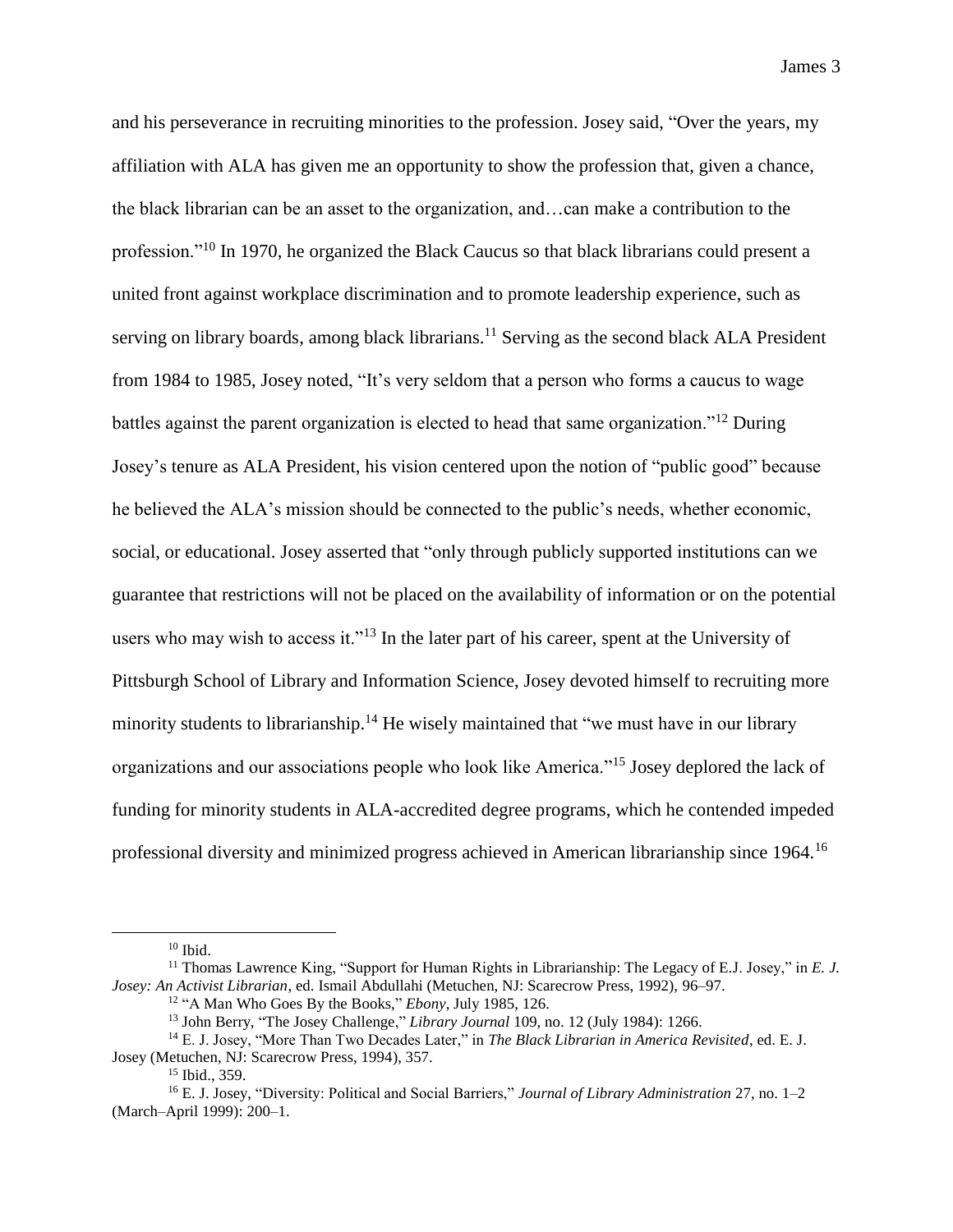James 4

Aside from his actions, Josey merited stardom due to his seminal book—*The Black Librarian in America*, published in 1970. It was the first book to address the role of black librarians in American libraries, who heretofore had been "unseen, unheard, and unknown."<sup>17</sup> Unlike his predecessors, Josey was fittingly recognized for his contributions to the profession before his death in 2009. An entire monograph, *E. J. Josey: An Activist Librarian*, was written documenting his life, career, and contributions to the field, and in 2002 the ALA made him an Honorary Member—the highest honor possible within the association given in recognition of an individual's exceptional service to the profession.<sup>18</sup>

To me, E. J. Josey deserves stardom because he generated necessary and powerful change in American librarianship and, in the process, demonstrated that being a librarian meant serving as a voice for the future even at great risk to one's own career. Josey "understood beyond doubt that ALA, and the larger society, needed the contributions of all people."<sup>19</sup> I believe Josey is a star by virtue of his participation in broader social change, such as the civil rights movement, which made him aware that professions must reflect the communities they serve in order to be dynamic institutions and also to help people improve their lives. In my opinion, equality and inclusiveness in the American library profession are Josey's lasting legacies. However, I think he also symbolizes hope—in librarianship, in access, in diversity, and in people. Josey fulfills the maxim that "each time a man stands for an ideal, or acts to improve the lots of others, or strikes out against injustice, he sends forth a tiny ripple of hope."<sup>20</sup> Josey's contributions should inspire each succeeding generation of librarians to follow their conscience as a professional.

l

<sup>&</sup>lt;sup>17</sup> Kniffel, "To Be Black and a Librarian," 82.

<sup>18</sup> "Honoring the Best of the Best: ALA Award Winners 2002," *American Libraries* 33, no. 8 (September 2002): 54.

<sup>19</sup> Clara Stanton Jones, "E. J. Josey: Librarian for All Seasons," in *E. J. Josey: An Activist Librarian*, ed. Ismail Abdullahi (Metuchen, NJ: Scarecrow Press, 1992), 10.

<sup>20</sup> Kennedy, "Tribute," 547.